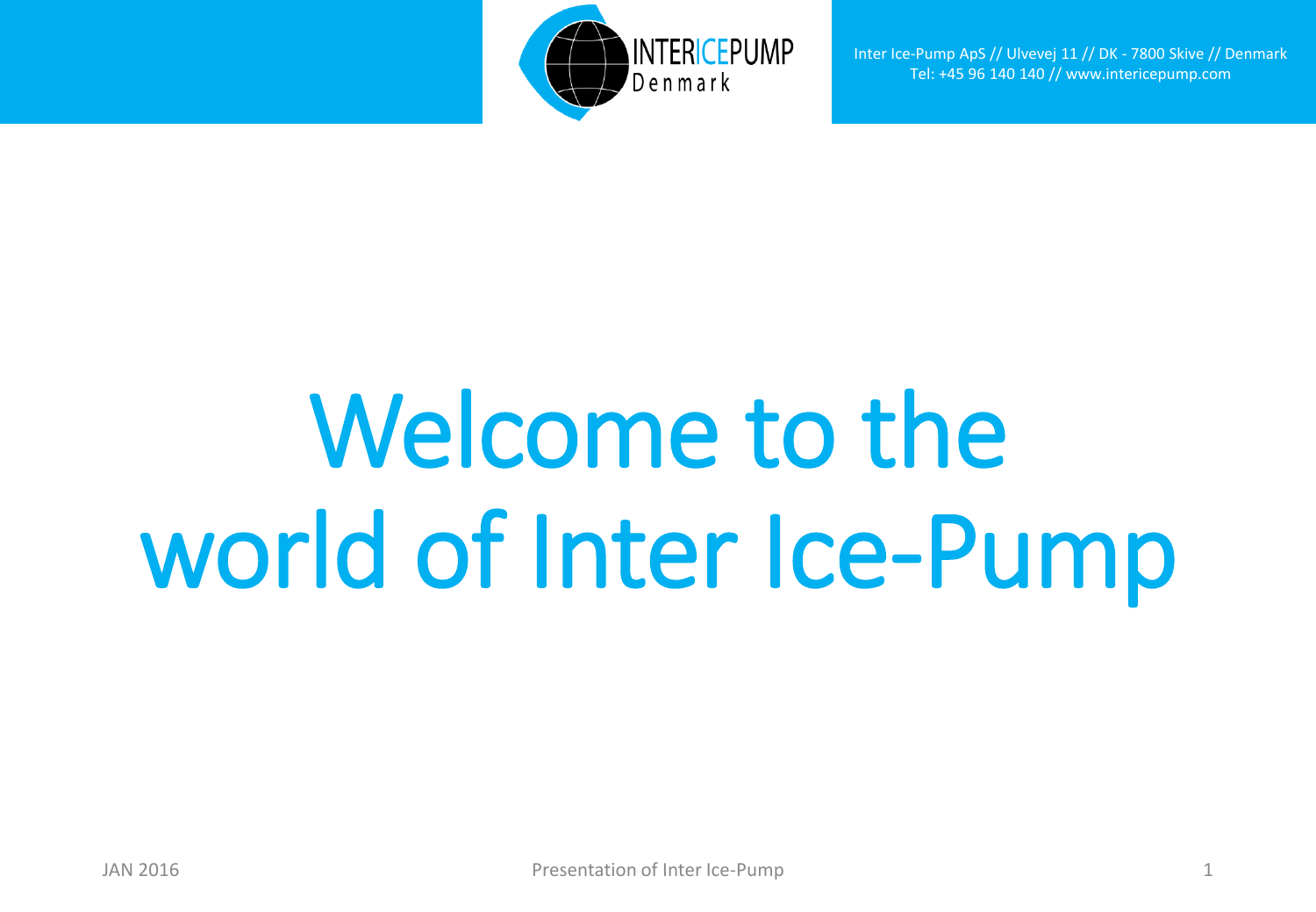

## Inter Ice-Pump at a glance….

- Established in 2001
- Represented in 35 countries worldwide
- Products manufactured on state-of-the-art equipment
- High quality using OEM original material
- Quality certified according to 3A (#1740)
- Supplied more than 4,000 service kits and pumps
- Fast, reliable and relentless drive to support our customers globally
- Strong management team with vast product and market experience
- Direct contact to management and company owners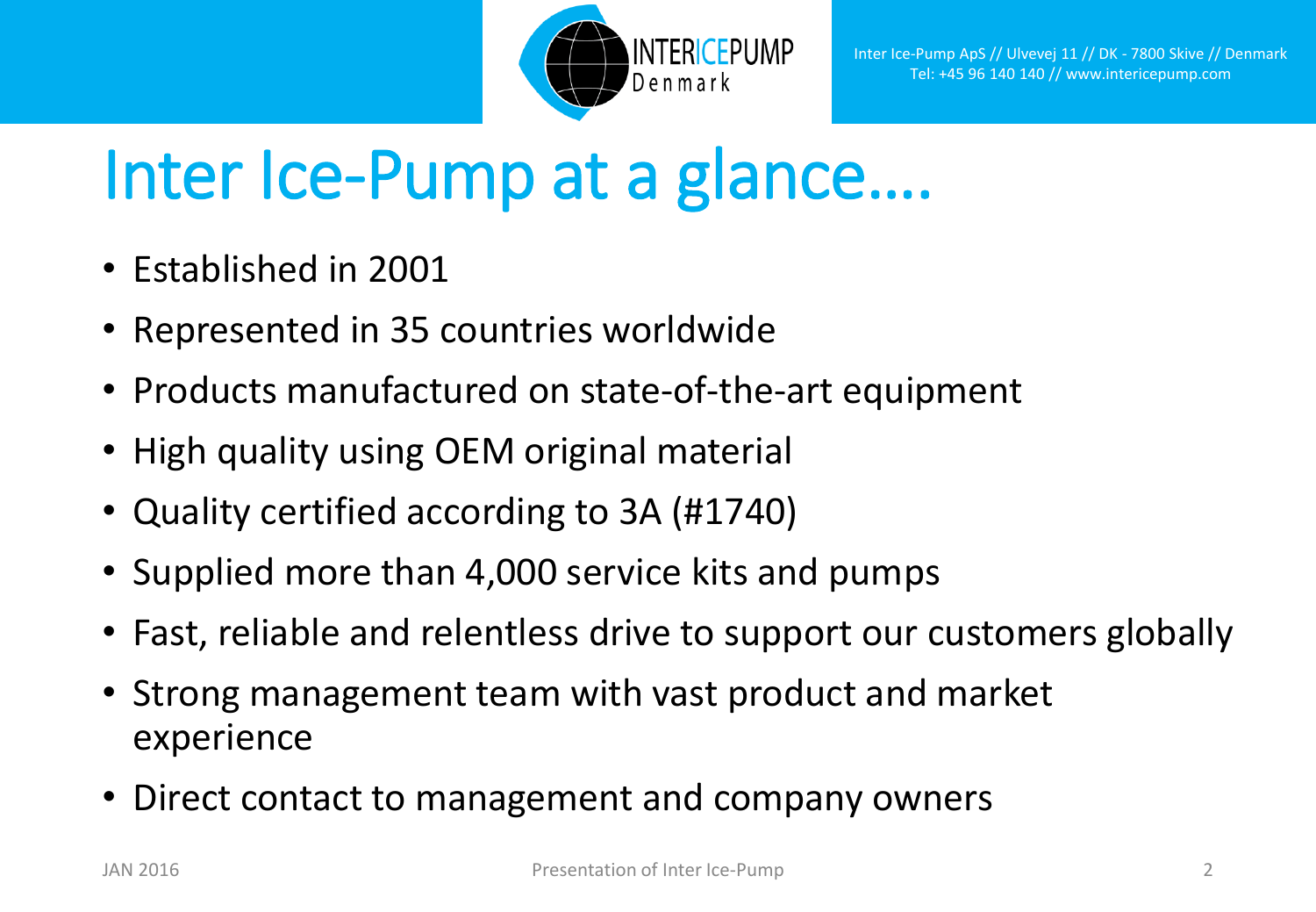

### Our promise



- 1-2 day delivery service for majority of own manufactured spare parts
- 2-3 weeks turnaround time for refurbished pumps
- World wide delivery service with well-reputed forwarding agents

- Premium service with 7-22 availability via phone or e-mail
- Swift response to enquiries (maximum 24 hours response time)
- Always ready to go the extra mile to support our customers business

- Full traceability throughout the supply chain including cast documentation
- 3A certificate (No 1740)
- Heavy protective packaging to secure shipments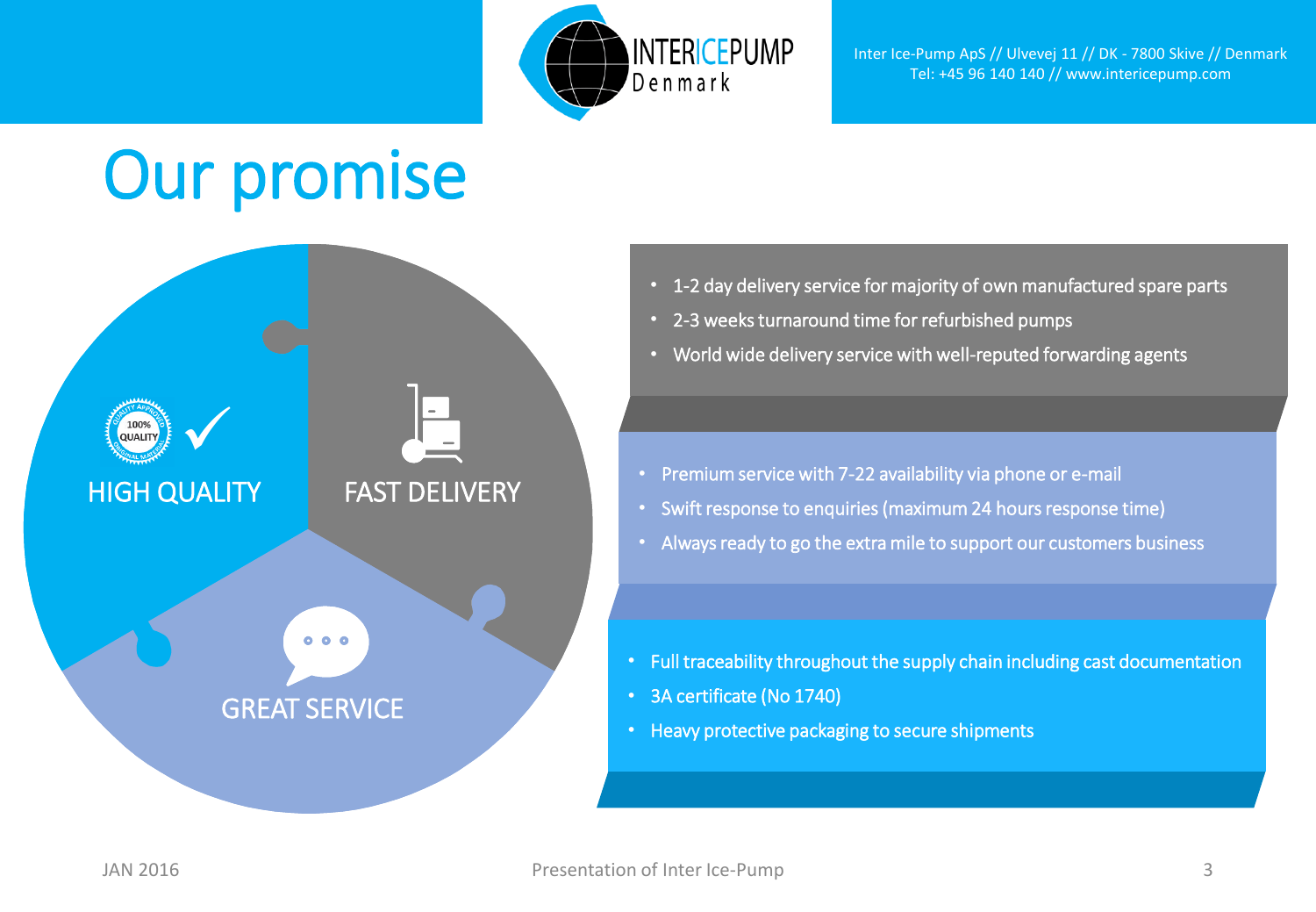



JAN 2016 Presentation of Inter Ice-Pump 4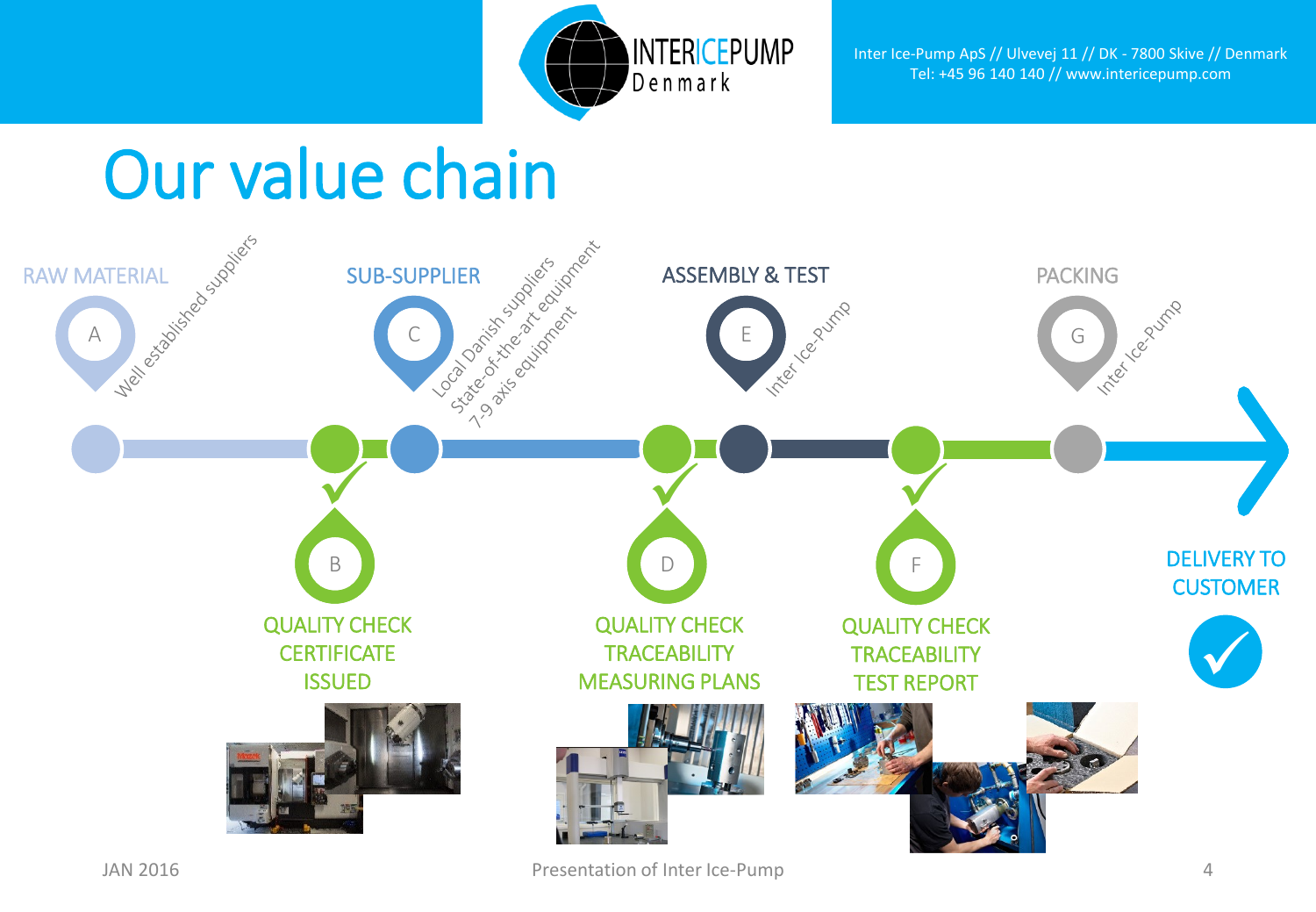

### Our product range

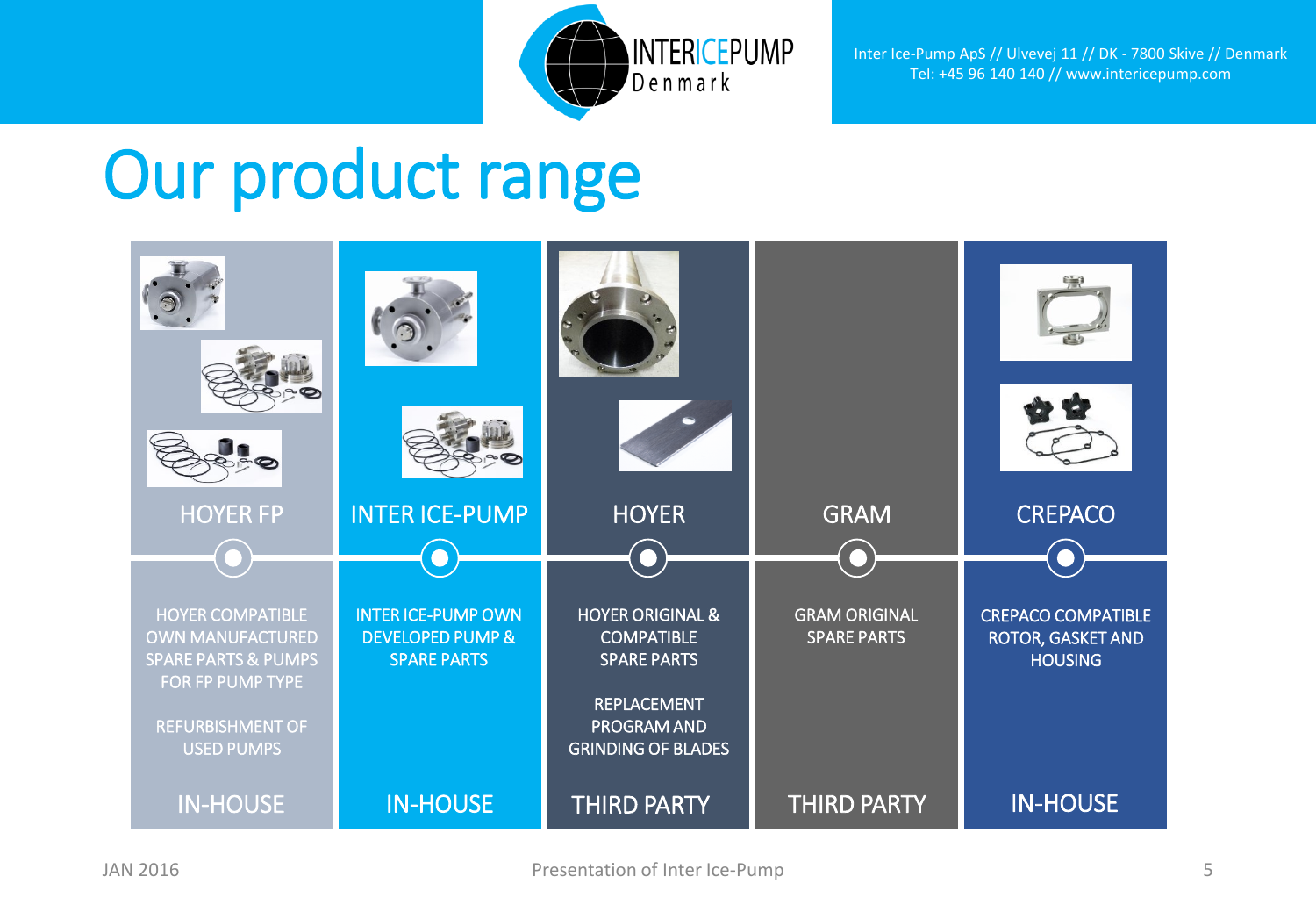

## More information

- Visit our website on [www.intericepump.com](http://www.intericepump.com/) for:
	- Substantial documentation
	- Selection schemes
	- Pictures
	- Split drawings
	- Ordering information
	- Assembly instructions etc.
- Call us on +45 96 140 140 or
- E-mail to: info@intericepump.com